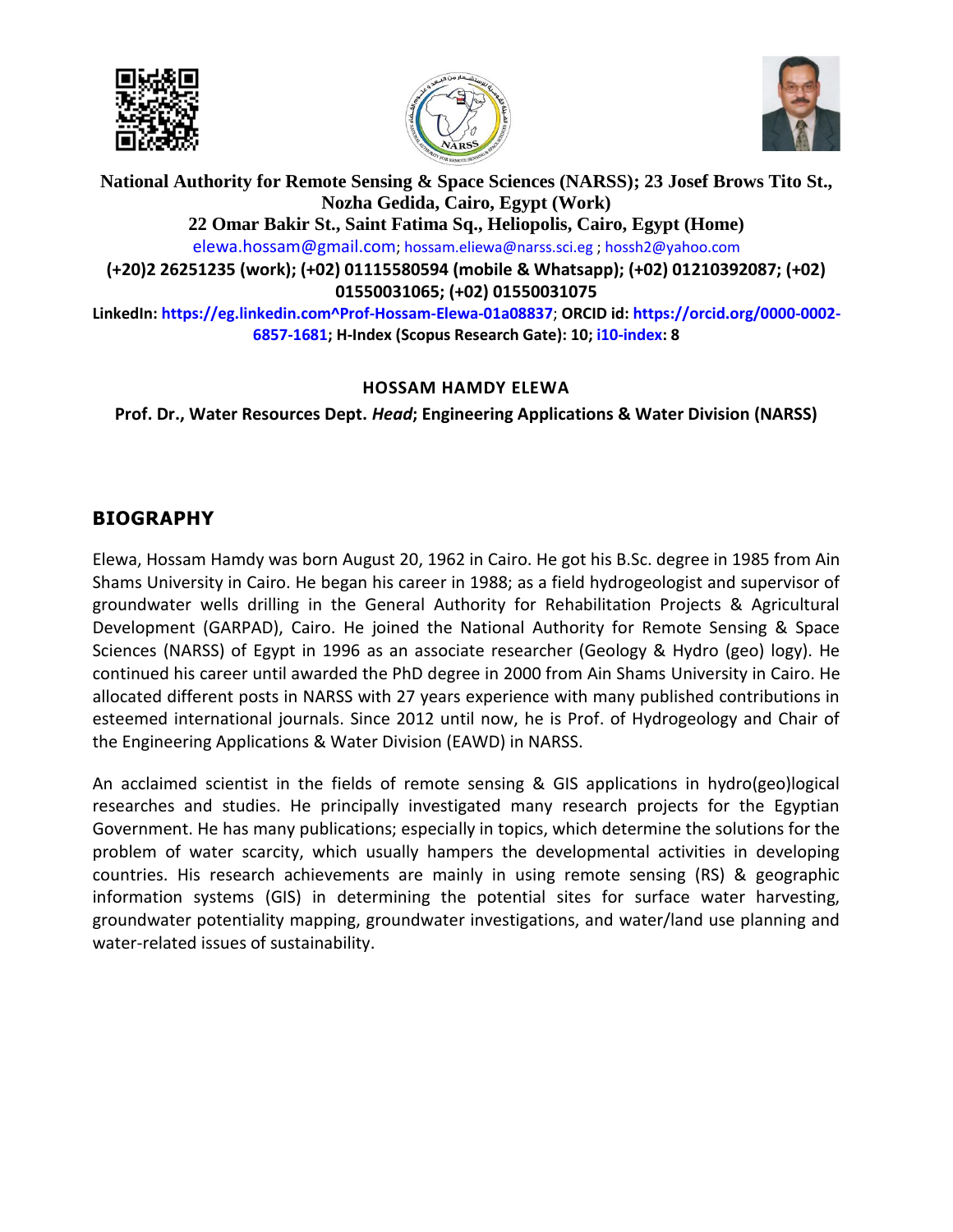





## **EDUCATION**

#### **First University Degree**

B. Sc. in Geology, Faculty of Science, Geology Dept, Ain Shams University, graduated with very good degree, May, 1985.

#### **Second University Degree**

M. Sc. in Hydrogeology, Faculty of Science, Geology Dept, Cairo University, October, 1993. (Thesis title: Hydrogeological Study in Gharb El-Qasr (Farafra) Region and the Adjacent Areas, Western Desert)

#### **Third University Degree**

Ph.D. in Hydrogeology, Faculty of Science, Geology Dept, Ain Shams University, 2000. (Thesis title: Hydrogeology and Hydrological Studies in Halaib-Shalatin Area, Egypt, Using Remote Sensing Technology and Other Techniques).

#### **POST GRADUATE SCHOOLING AND TRAINING**

Green Architecture, Regional Training Center, Ain Shams (AS) University, 2000.

- Project Management and Managerial Skills; The Institute of Quality Management, American University (AU), Cairo, 2001.
- Modern Trends in Human Management, Institute of Leaders Preparation for Business Sector, Egypt, 2003.
- Using Environmental Isotopes for the assessment of Water Resources and Protection of them Against Pollution, Nuclear Energy Authority, Egypt, 2004.
- RADARSAT SAR Applications Training Program (as set forth by Geospatial Services International, Canada), NARSS, January, 14-25, 2007
- GIS and Remote Sensing Applications in Hydrogeological & Hydrological Applications. Organized by NARSS in 23-25 November 2008 (Instructor: Hossam Elewa; Designing the program and lecturing).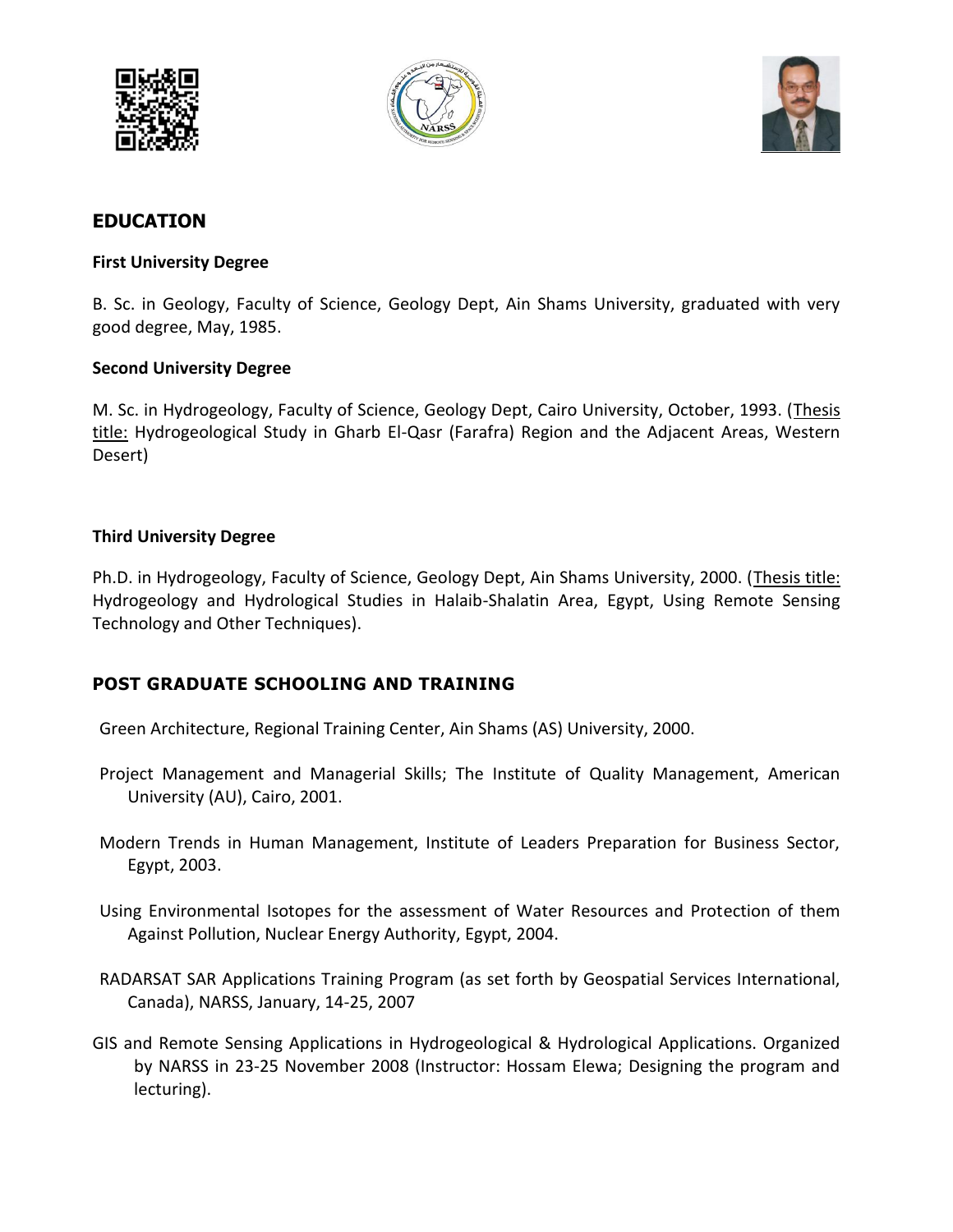





## **ASSOCIATIONS, PROFESSIONAL SOCIETIES & LOCAL SERVICES**

2011-until now: Member; Board of Directors of NARSS, Cairo, Egypt.

2016- until now: Member, Board of Directors of Water Risk Center, Zagazig University, Zagazig, Egypt.

2014-2015: Member of the Long Standing Technical Working Group for the Golden Triangle Development Project (Ministerial Decree no. 859/2014).

2013-2015: Head of the Project Coordination Committee in NARSS since 16/9/2013.

- 2014-2015: Head of the Long Standing Committee for the Leadership Positions in NARSS since 22/1/2014.
- 2012-2015: Head of the Social Committee in NARSS since 18/4/2012.
- 2010-2014: Member of the Editorial Board of the International Journal of Water Resources and Environmental Engineering (IJWREE) (up to 2011).

2012-2015: Member; Editorial Board; Egypt. Journal of Remote Sensing & Space Sciences.

2013-2015: Member; Editorial Board; Journal of Space Science and Astrophysics, Herbert Open Access Journals.

2004-2015: Reviewer; Environmental Earth Sciences, Springer Verlag, Heidelberg, Berlin.

2005-2015: Reviewer; Hydrogeology Journal, Springer Verlag, Heidelberg, Berlin.

2010-2015: Reviewer; Hydrology Journal, Elsevier, Amsterdam, The Netherland.

2008-2015: Reviewer; Water Resources Management, Springer Verlag, Heidelberg, Berlin.

2005-2015: Reviewer; Resources, Conservation & Recycling, Elsevier, Amsterdam, The Netherland.

2013-2015: Reviewer; Remote Sensing of Arid Environment, Elsevier, Amsterdam, The Netherland.

2011-2015: Reviewer; Egypt. Journal of Remote Sensing & Space Sciences, NARSS, Cairo.

2010-2015: Reviewer, Egypt. Journal of Geology, GSE, Cairo, Egypt.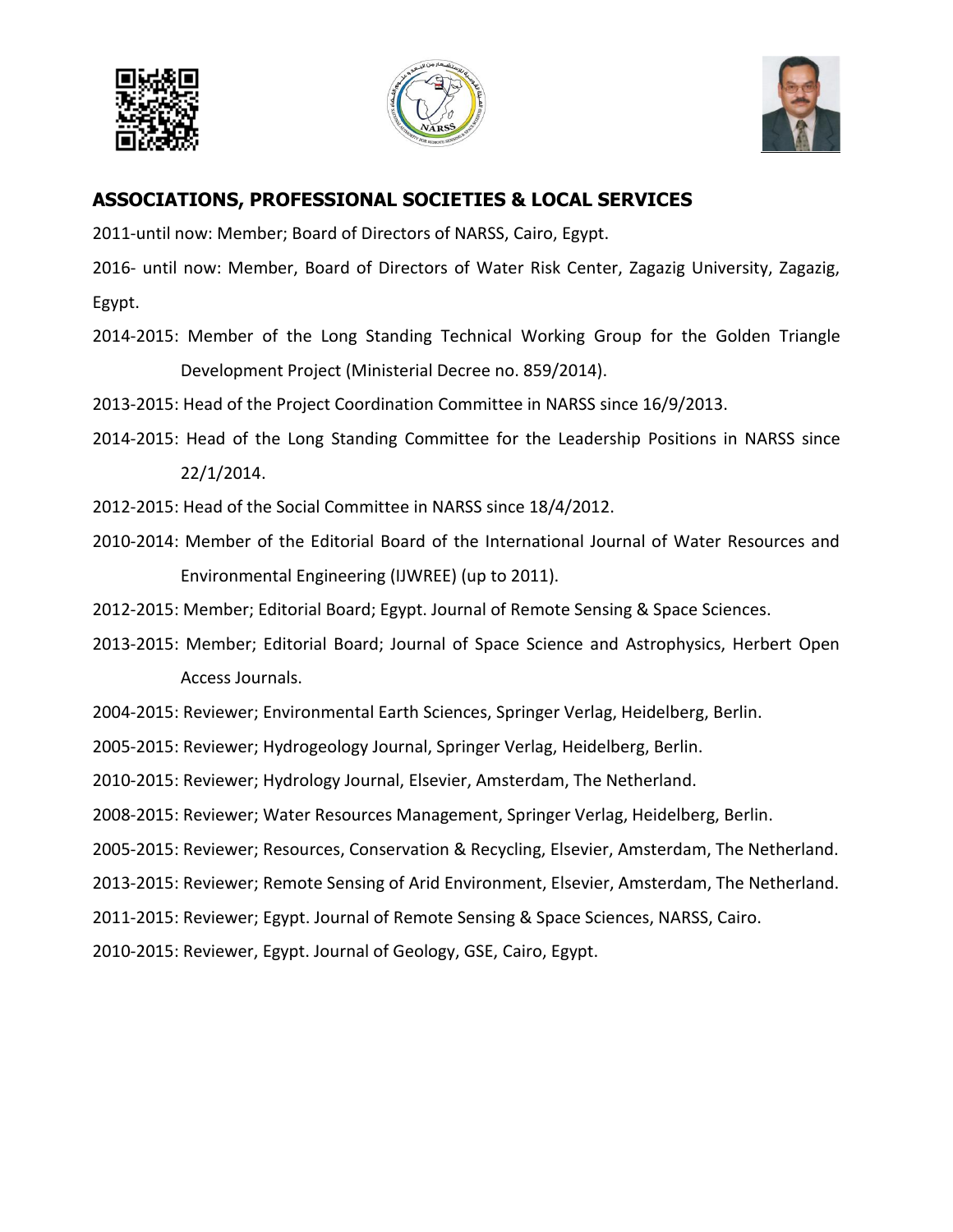





### **EMPLOYMENT HISTORY**

| 1989         | 1996         | Field hydrogeologist: General Authority for Rehabilitation Projects and Agricultural<br>Development (GARPAD); Groundwater Investigations, Supervising & Designing<br>Groundwater Wells drilling in Wadi el-Farigh, Northwestern Desert, Wadi El-Assiuti, El-<br>Minia, Farafra Oasis, East Uweinat, Dakhla Oasis, Kharga Oasis (New Valley Project),<br>Halaib-Shalatin, Abu Mingar, Qarawein Plain, Wadi Qena and Laquita etc.; Preparation<br>of Technical and Research Reports |
|--------------|--------------|-----------------------------------------------------------------------------------------------------------------------------------------------------------------------------------------------------------------------------------------------------------------------------------------------------------------------------------------------------------------------------------------------------------------------------------------------------------------------------------|
| 1996         | 2000         | Assistant Researcher; National Authority for Remote Sensing and Space Sciences<br>(NARSS), Egypt. Engineering Applications and Water Division (EAWD).                                                                                                                                                                                                                                                                                                                             |
| 2000         | 2006         | Researcher; National Authority for Remote Sensing and Space Sciences (NARSS), Egypt.<br>Engineering Applications and Water Division (EAWD).                                                                                                                                                                                                                                                                                                                                       |
| Jan.<br>2002 | Jan<br>2003  | Postdoctoral Fellow; Remote sensing applications in hydrogeological applications in<br>Istanbul Technical University, Remote Sensing Dept., Turkey, January 2002-August<br>2002.                                                                                                                                                                                                                                                                                                  |
| Feb.<br>2007 | Feb.<br>2011 | Assoc. Professor; National Authority for Remote Sensing and Space Sciences (NARSS),<br>Egypt. Head, Water Resources Department (NARSS).                                                                                                                                                                                                                                                                                                                                           |
| Feb.<br>2011 | Present      | Prof. Dr. & Chair of Engineering Applications and Water Division<br>(NARSS)<br>https://www.narss.sci.eg.                                                                                                                                                                                                                                                                                                                                                                          |

2009 Present Member of the NARSS's Board of Directors.

#### **PROFESSIONAL SOCIETY MEMBERSHIPS**

2009: Present: Member of the International Association of Hydrogeologists (IAH).

2009-Present: Member of the Geological Society of America (GSA).

2004-Present: Member in the Geological Society of Egypt, Cairo, Egypt.

2000-Present: Member in the Remote Sensing Society of Egypt, Cairo, Egypt.

2004-Present: Member of the Applied Petrophysics Society.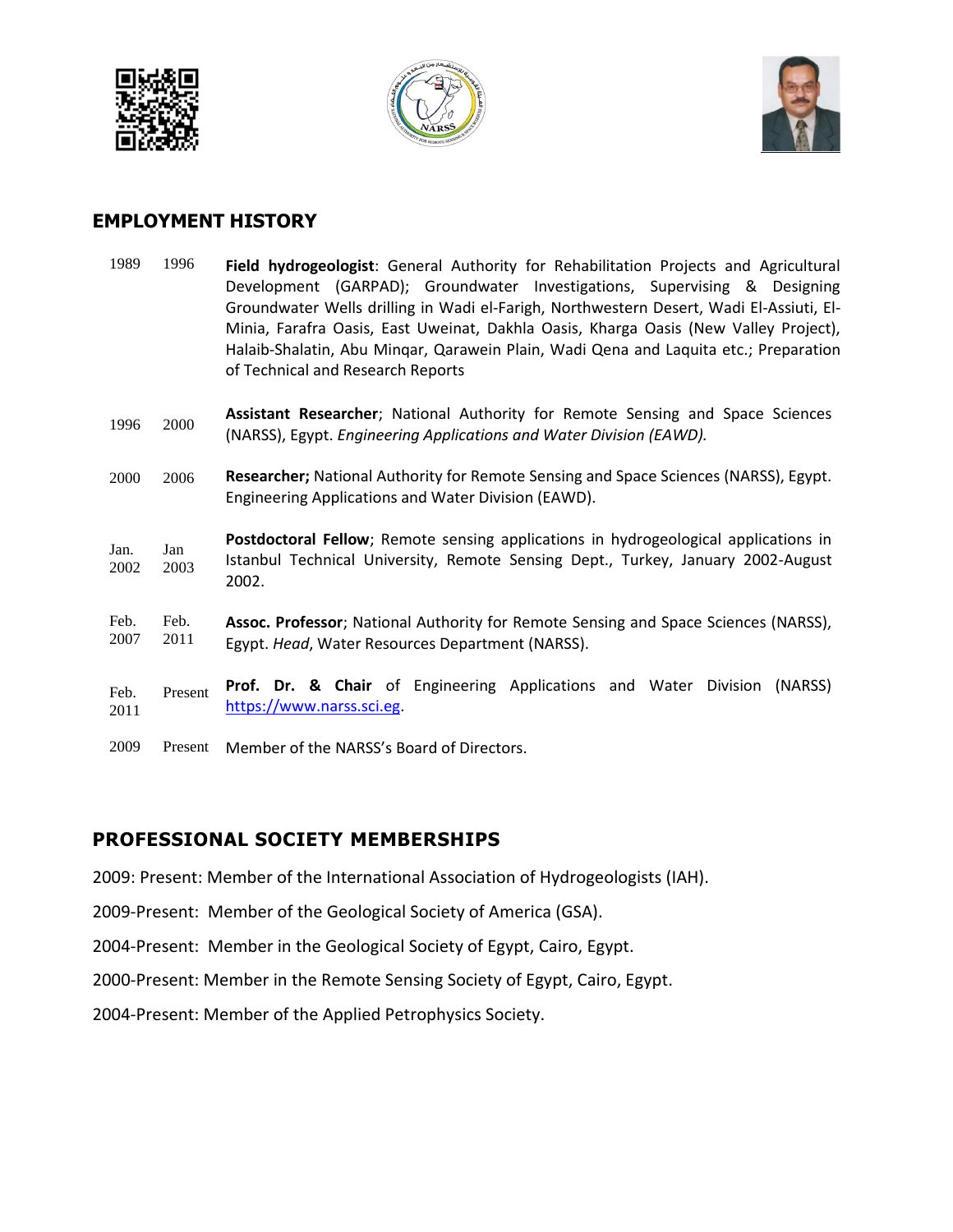





### **GRANTS**

**Postdoctoral Fellow**, Remote sensing applications in hydrogeological applications in Istanbul Technical University, Remote Sensing Dept., Turkey, January 2002-August 2002.

## **PUBLICATIONS**

- **Hossam Elewa, Martina Zelenakova and Ahmed Nosair,** 2021. Integration of the analytical hierarchy process and GIS spatial distribution model to determine the possibility of rainwater harvesting in dry regions: Wadi Watir of Sinai as a case study. *Water* **2021**, *13*, x, <https://doi.org/10.3390/xxxxx> . [www.mdpi.com/journal/water](http://www.mdpi.com/journal/water) (Accepted; in processing).
- **Hossam Elewa et. al.,** 2019-2021. Mapping Potentials of Renewable Water Resources and Recharging Resources for Ras Gharib-Ras Shokeir, Eastern Desert using RS, GIS, WMS and Electro-Magnetic Geophysics (on-going). A Research Project Funded by NARSS.
- **Hossam H. Elewa, Ahmed M. M. Nosair, El-Sayed M. Ramadan, 2020.** Sustainable Development of Mega Drainage Basins of the Eastern Desert of Egypt; Halaib-Shalatin as a Case Study Area. Advances in Science, Technology & Innovation - IEREK Interdisciplinary Series for Sustainable Development. Flash Floods in Egypt. Pp. 141-204. © Springer Nature Switzerland AG 2020. ISBN 978-3-030-29634-6 ISBN 978-3-030-29635-3 (eBook). **[https://doi.org/10.1007/978-3-030-](https://doi.org/10.1007/978-3-030-29635-3) [29635-3](https://doi.org/10.1007/978-3-030-29635-3)**
- **Hossam H. Elewa, Ahmed M. M. Nosair, El-Sayed M. Ramadan, 2020.** Determination of Potential Sites and Methods for Water Harvesting in Sinai Peninsula by the Application of RS, GIS, and WMS Techniques. Advances in Science, Technology & Innovation - IEREK Interdisciplinary Series for Sustainable Development. Flash Floods in Egypt. Pp. 313-345. © Springer Nature Switzerland AG 2020. ISBN 978-3-030-29634-6 ISBN 978-3-030-29635-3 (eBook). **<https://doi.org/10.1007/978-3-030-29635-3>**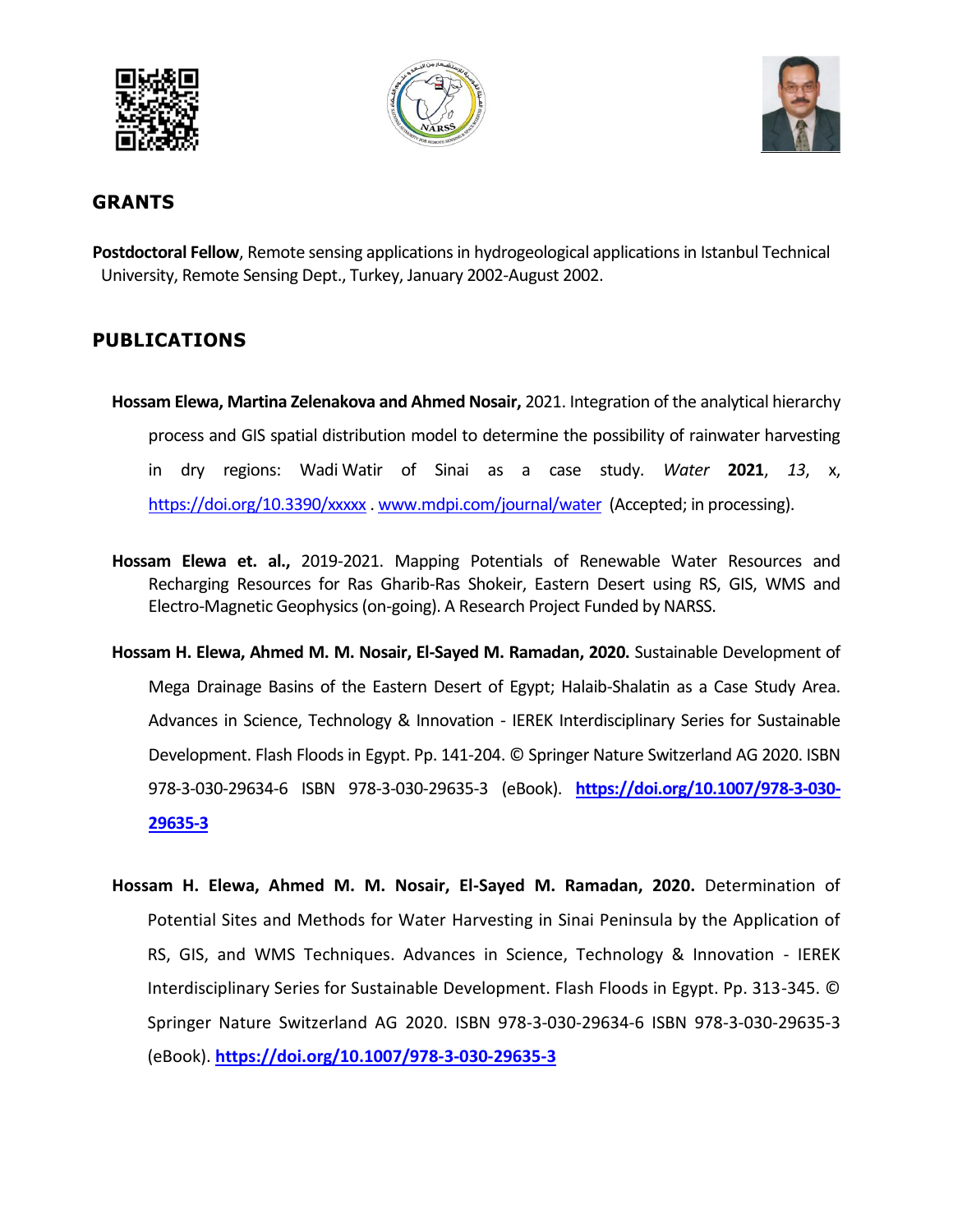





- **Abbas M. Sharaky, Hossam H. Elewa, Alaa M. Kasem, 2019.** Impact of the Grand Ethiopian Renaissance Dam (GERD) on Gezira Groundwater, Sudan. *Published in*: [Grand Ethiopian](https://www.springerprofessional.de/en/grand-ethiopian-renaissance-dam-versus-aswan-high-dam/16217514)  [Renaissance Dam Versus Aswan High Dam \(](https://www.springerprofessional.de/en/grand-ethiopian-renaissance-dam-versus-aswan-high-dam/16217514)Handbook of Environmental Chemistry, 10.1007/698\_2017\_187). **First Online: 30 December 2017** [Springer International](http://www.springer.com/)  [Publishing.](http://www.springer.com/) [https://link.springer.com/chapter/10.1007/698\\_2017\\_187](https://link.springer.com/chapter/10.1007/698_2017_187)
- **Elewa, H.H., et al.** 2018-2020. Water Resources Potentialities for the Central Eastern desert of Egypt, Using RS, GIS and Watershed Modeling Techniques, 320 pp, A Research Project Funded by NARSS.
- **Elewa, H.H., et al. 2020.** Consultancy Atudy to Assess Groundwater and Land Resources for a Plot of Land With an Area of 4,282.97 acres in Bahariya Oasis (Funded by private Sector).
- **Elewa, H.H., et al.** 2016-2018**.** Water Resources Potentialities for the **North** Eastern desert of Egypt, Using RS, GIS and Watershed Modeling Techniques, 320 pp, A Research Project Funded by NARSS.
- **Elewa, H.H.,** Ramadan, E.M., Nosair, A.M., 2016. Spatial-Based Hydro-morphometric Watershed Modeling for the Assessment of Flooding Potentialities. Environ Earth Sci (2016) 75:927, Springer-Verlag Berlin Heidelberg 2016. (DOI: 10.1007/s12665-016-5692-4). [https://scholar.google.com.eg/scholar?q=Spatial-based+hydro](https://scholar.google.com.eg/scholar?q=Spatial-based+hydro%20morphometric+watershed+modeling+for+the+assessment+of+flooding+potentialities.&hl=ar&as_sdt=0&as_vis=1&oi=scholart)  [morphometric+watershed+modeling+for+the+assessment+of+flooding+potentialities.&hl=](https://scholar.google.com.eg/scholar?q=Spatial-based+hydro%20morphometric+watershed+modeling+for+the+assessment+of+flooding+potentialities.&hl=ar&as_sdt=0&as_vis=1&oi=scholart) [ar&as\\_sdt=0&as\\_vis=1&oi=scholart](https://scholar.google.com.eg/scholar?q=Spatial-based+hydro%20morphometric+watershed+modeling+for+the+assessment+of+flooding+potentialities.&hl=ar&as_sdt=0&as_vis=1&oi=scholart)
- Elewa et al., 2016. Regional studies for the New Administrative Capital site (170,000) feddans, for the detailed phase ( 30,000 feddans), and for the first priority area (10500 feddans), a Project Funded by the General Authority for Urban Planning (GAUB), Egypt.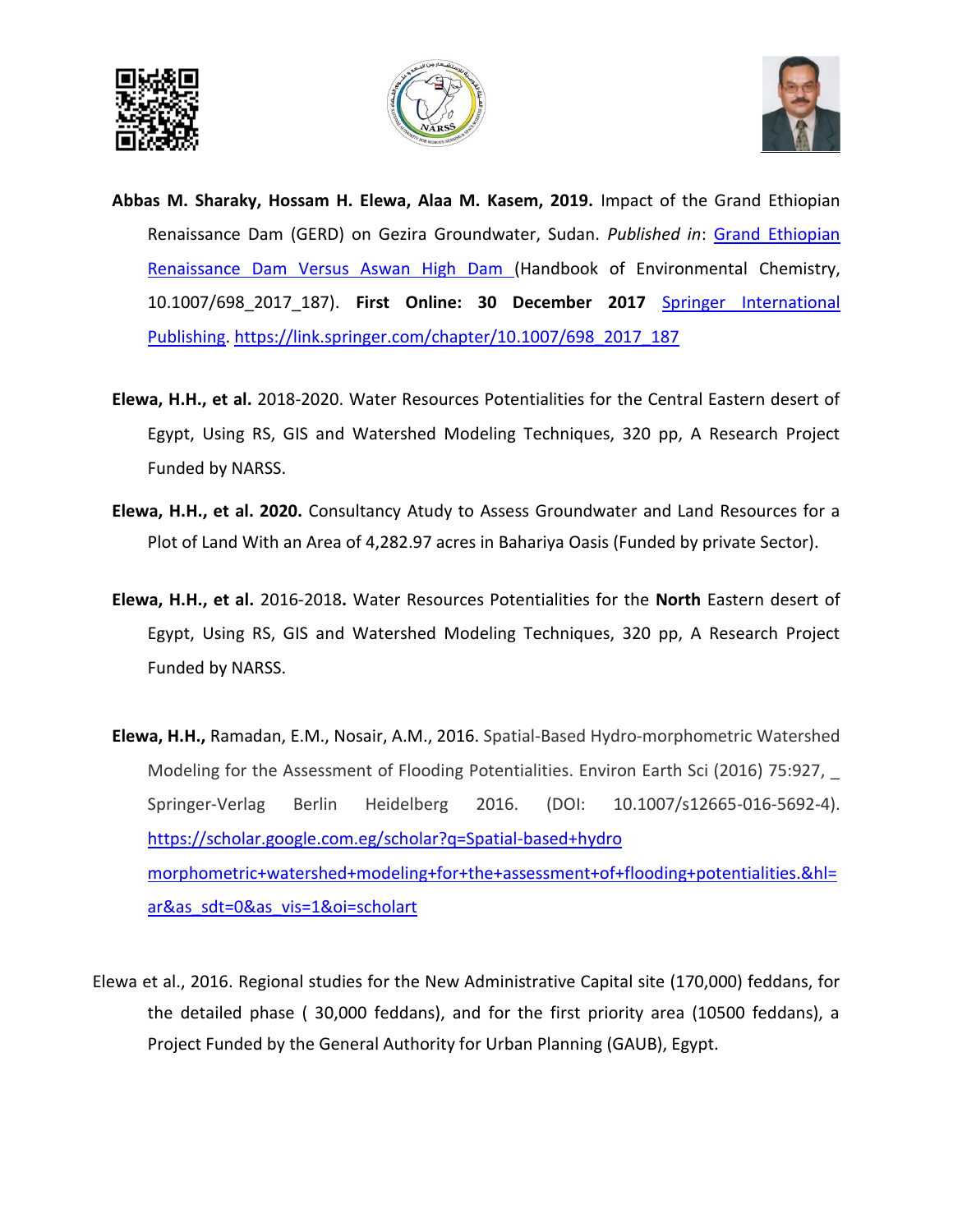





- Elewa, H.H. et al., 2016. A consultative Study for Determining a Water Source for the the Strategic Fuel Tanks of the Armed Forces in Robeiky Area, East Badr City, Cairo-Suez Road.
- Elewa, H.H. et al., 2015. Planning for the Sustainable Development of Halaib-Shalatin Area, South Eastern Desert, Using RS and GIS. A Research Project Funded by NARSS.
- **Elewa H.H.**, Ramadan E.M, Nosair A.M., 2014. Water/Land Use Planning of Wadi El-Arish Watershed, Central Sinai, Egypt Using RS, GIS and WMS Techniques. International Journal of Scientific & Engineering Research (IJSER), Volume 5, Issue 9, September-2014, 341-349. <https://www.ijser.org/paper/Water-Land-Use-Planning-of-Wadi-El-Arish-Watershed.html>
- Elewa, H.H. et al., 2014. Rainwater Harvesting Planning in Some Selected Parts of Northwestern Desert Coast, Using RS, GIS and Watershed Modeling Techniques. A Research Project Funded by NARSS, 300 pp.
- **Elewa H.H.**, Ramadan E.M, El-Feel A.A, Abu El Ella E.A., Nosair A.M., 2013. Runoff Water Harvesting Optimization by Using RS, GIS and Watershed Modeling in Wadi El-Arish, Sinai. International Journal of Engineering Research & Technology (IJERT), ISSN: 2278-0181. Vol. 2 Issue 12, [http://www.ijert.org/view.php?id=6980&title=runoff-water-harvesting](http://www.ijert.org/view.php?id=6980&title=runoff-water-harvesting-optimization-by-using-rs-gis-and-watershed-modelling-in-wadi-el-arish-sinai#id_fill_verify)[optimization-by-using-rs-gis-and-watershed-modelling-in-wadi-el-arish-sinai#id\\_fill\\_verify](http://www.ijert.org/view.php?id=6980&title=runoff-water-harvesting-optimization-by-using-rs-gis-and-watershed-modelling-in-wadi-el-arish-sinai#id_fill_verify)
- **Elewa H.H.**, Shohaib R.G., Qaddah A.A., Nousir A. M., 2013. [Determining Groundwater Protection](http://www.springerlink.com/content/e1m710p160755654/)  [Zones for the Quaternary Aquifer of Northeastern Nile Delta Using GIS-Based Vulnerability](http://www.springerlink.com/content/e1m710p160755654/)  [Mapping.](http://www.springerlink.com/content/e1m710p160755654/) Environ Earth Sci., Volume 68, pages 313–331 (2013) DOI: 10.1007/s12665-012- 1740-x.<https://link.springer.com/article/10.1007/s12665-012-1740-x>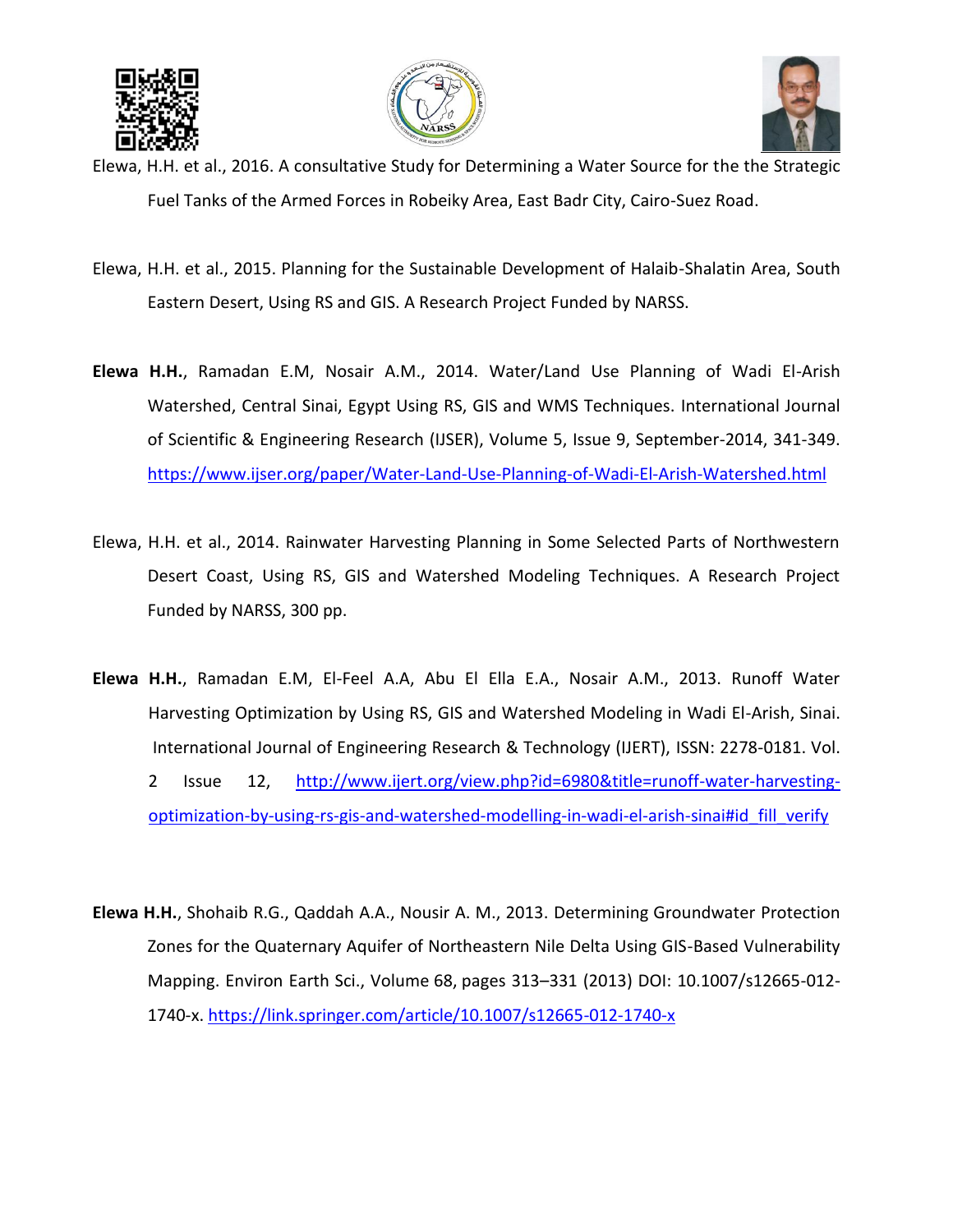





- **Elewa H.H.**, Qaddah A.A., Nousir A.M., 2012. "GIS Based Hydro-geochemical Vulnerability Mapping of Quaternary Aquifer in Northeastern Coastal Zone of Nile delta, Egypt. Proc. 3<sup>rd</sup> International Interdisciplinary Conference on Predictions for Hydrology, Ecology, and Water Resources Management: Water Resources and Changing Global Environment (HydroPredict 2012). 24-27 September 2012, Vienna, Austria. <http://web.natur.cuni.cz/hydropredict2012/>
- **Elewa H.H.**, Nousir A.M. 2012. "Assessment of Groundwater Quality of the Quaternary Aquifer in the Eastern Part of the Nile Delta". Geological Society of America (*GSA*). *Abstracts with Programs***,** v. 44, no. 7, p. 118.<https://gsa.confex.com/gsa/archives.cgi>
- Elewa H.H., 2012. Hydrogeochemical Attributes and GIS Spatial Modeling in Determining Areas for Horizontal Expansion of Development projects in East Uweinat, Egypt. Journal of Applied Sciences, Science Alert. Volume 12, Issue: 8, Pages 702-715. <https://scialert.net/abstract/?doi=jas.2012.702.715> , DOI[: 10.3923/jas.2012.702.715](https://dx.doi.org/10.3923/jas.2012.702.715)
- **Elewa H.H.**, Qaddah A.A., El-Feel A.A., 2012. Determining Potential Sites for Runoff Water Harvesting Using Remote Sensing and Geographic Information Systems-Based Modeling in Sinai. American Journal of Environmental Sciences, Science Publications, USA, Volume 8 No. 1, 2012, 42-55. **DOI:** <https://doi.org/10.3844/ajessp.2012.42.55> <https://thescipub.com/abstract/ajessp.2012.42.55>
- Elewa, H.H. et al., 2012-2015. Determination of Potential Sites and Methods for Water Harvesting in Sinai Peninsula by Application of RS, GIS and WMS Techniques. A Research Project Funded by the Science and Technology Development Fund (STDF), Egypt.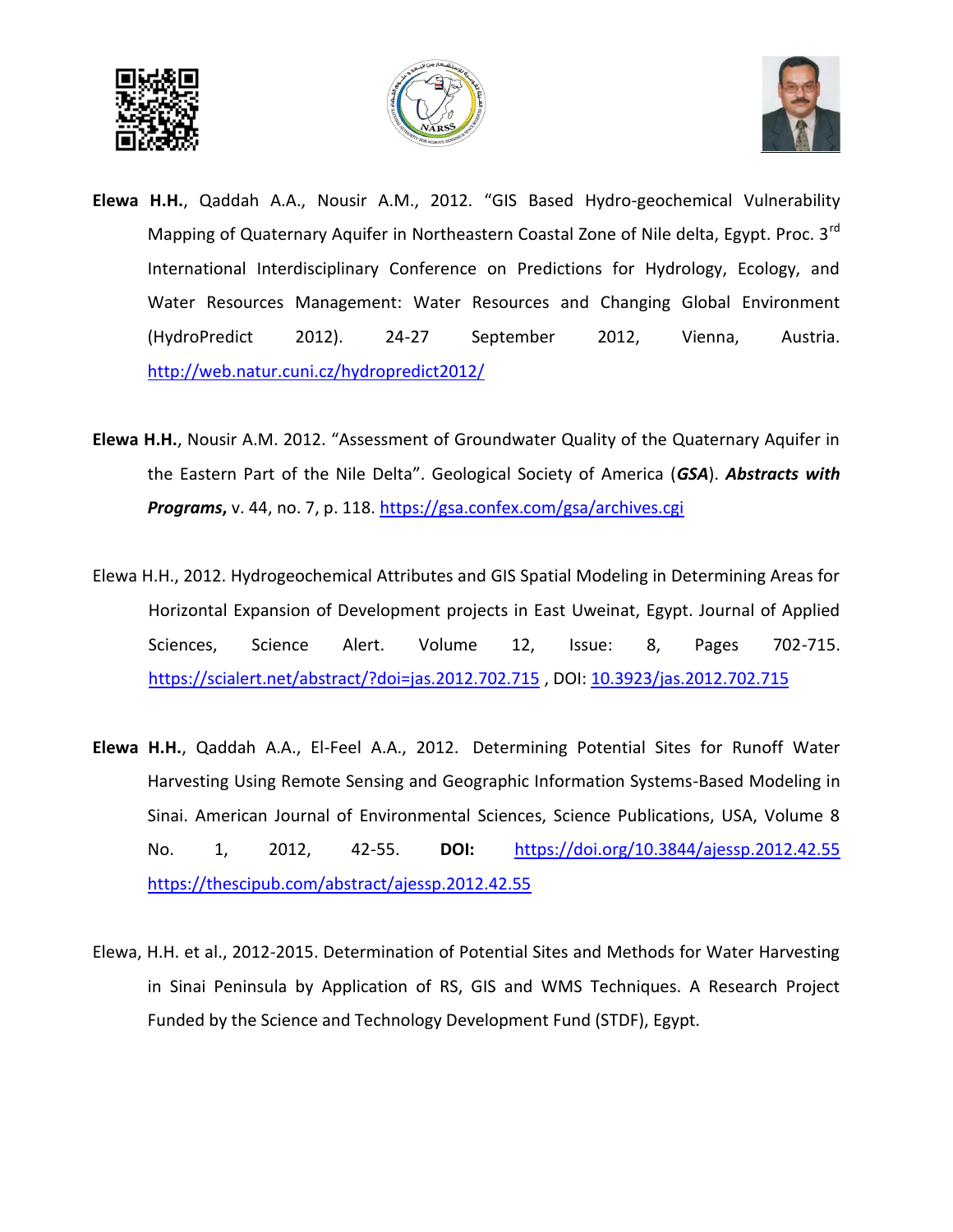





- **Elewa H.H.** and Abu El Ella. E.M., 2011. Prediction of Future Water Level Depletion of the Aquifer Systems in Farafra Depression, Egypt, using Mathematical Flow Modeling Techniques. Egyptian Journal of Geology, v. 55, p. 87-104.
- **Elewa H.H.** and Abu El Ella E.M., 2011. Numerical Modeling for the Nubian Aquifer Development in Wadi Qena, Eastern Desert, Egypt. Egyptian Journal of Geology, v. 55, p. 105-125.
- **Elewa H.H.** and Abu El Ella E.M., 2011. The Pleistocene Aquifer System in Wadi El-Assiuti, Eastern Desert, Egypt. Annals of Geol. Surv. Egypt. V. XXXI (2009-2011), pp. 57-72.
- **Elewa H.H.**, and Qaddah A.A., 2011. Groundwater Potentiality Mapping in Sinai Peninsula, Egypt, using Remote Sensing and GIS-Watershed-Based Modeling. Hydrogeology Journal, Springer Verlag, Heidelberg, Berlin, 19: 613–628. DOI 10.1007/s10040-011-0703-8.
- **Elewa H.H.**, Fathy R.G., Qaddah A.A., 2010. The Contribution of Geographic Information Systems and Remote Sensing in Determining Priority Areas for Hydrogeological Development, Darb el-Arbain area, Western Desert, Egypt. Hydrogeology Journal, Springer Verlag, Heidelberg, Berlin. v. 18 (5):1157-1171. DOI 10.1007/s10040-010-0590-4.
- Elewa, H.H. (Principal Investigator) et al., 2010. Land/Water Resources of the Nile Basin and its Downstream using Remote Sensing and GIS Techniques. Hydrogeologic Assessment for the Northeastern Nile Delta using Remote Sensing and Geographic Information Systems. A Research Project Funded by NARSS.185 pp.
- Elewa, H.H. et al., 2010-2013. Geospatial Information System for Land Management in Sinai Peninsula: WP2 Water Resources Potentiality. A Research Project Funded by NARSS, 250 pp.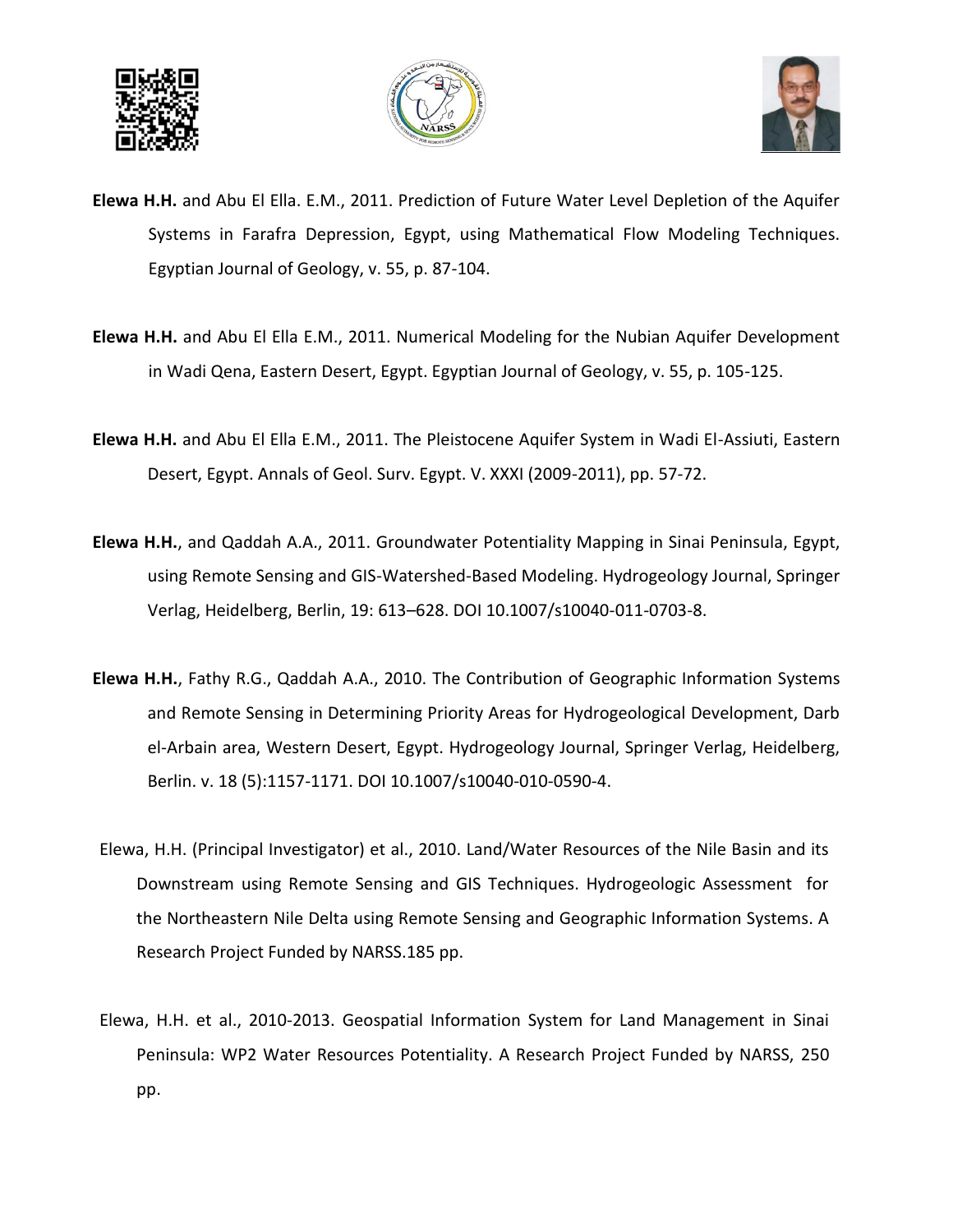





- Elewa, H.H. (Principal Investigator) et al., 2011. Detailed Consultative Study for the Assessment of Flash Floods Hazards and their Optimum Mitigation Measures for the area of Porto South Beach. A Consultative Study Sponsored and funded by AMER Group, 30 p.
- Elewa, H.H. (Principal Investigator) et al., 2010. Detailed Consultative Study for the Assessment of Flash Floods Hazards and their Optimum Mitigation Measures for the area of Porto Sukhna. A Consultative Study Sponsored and funded by AMER Group, 35 p.
- Nahry A.H., **Elewa H.H.**, Qaddah A.A., 2010. Soil and Groundwater Capability of East Oweinat Area, Western Desert, Egypt Using GIS Spatial Modeling Techniques. Nature and Science, Marsland Press, USA, Vol. 8 (8) (cumulated No. 41):1-17.
- Elewa H.H., 2010. Potentialities of Water Resources Pollution of the Nile River Delta, Egypt. The Open Hydrology Journal, v. 4:1-13.
- Elewa, H.H. (Principal Investigator) et al., 2009. Surface Water/Groundwater Potentialities of Sinai Peninsula: Determining Parameters of Sustainability Using Remote Sensing & GIS Techniques. Final Report (funded by NARSS).
- Elewa, H.H. (Principal Investigator) et al., 2008. Regional Flow Conditions and Structural Setting of the Nubia Sandstone Aquifer System in Southern Western Desert of Egypt using Remote Sensing, GIS and Mathematical Modeling Techniques. Final Report. National Authority for Remote Sensing and Space Sciences (NARSS), 132 pp.
- Elewa, H.H., 2008. Prediction of Future Drawdown of Water Levels of the Pleistocene Aquifer System of Wadi El-Assiuti Area, Eastern Desert, Egypt, as a Criterion for Management and Conservation. Resources, Conservation and Recycling J., Elsevier, Amsterdam, The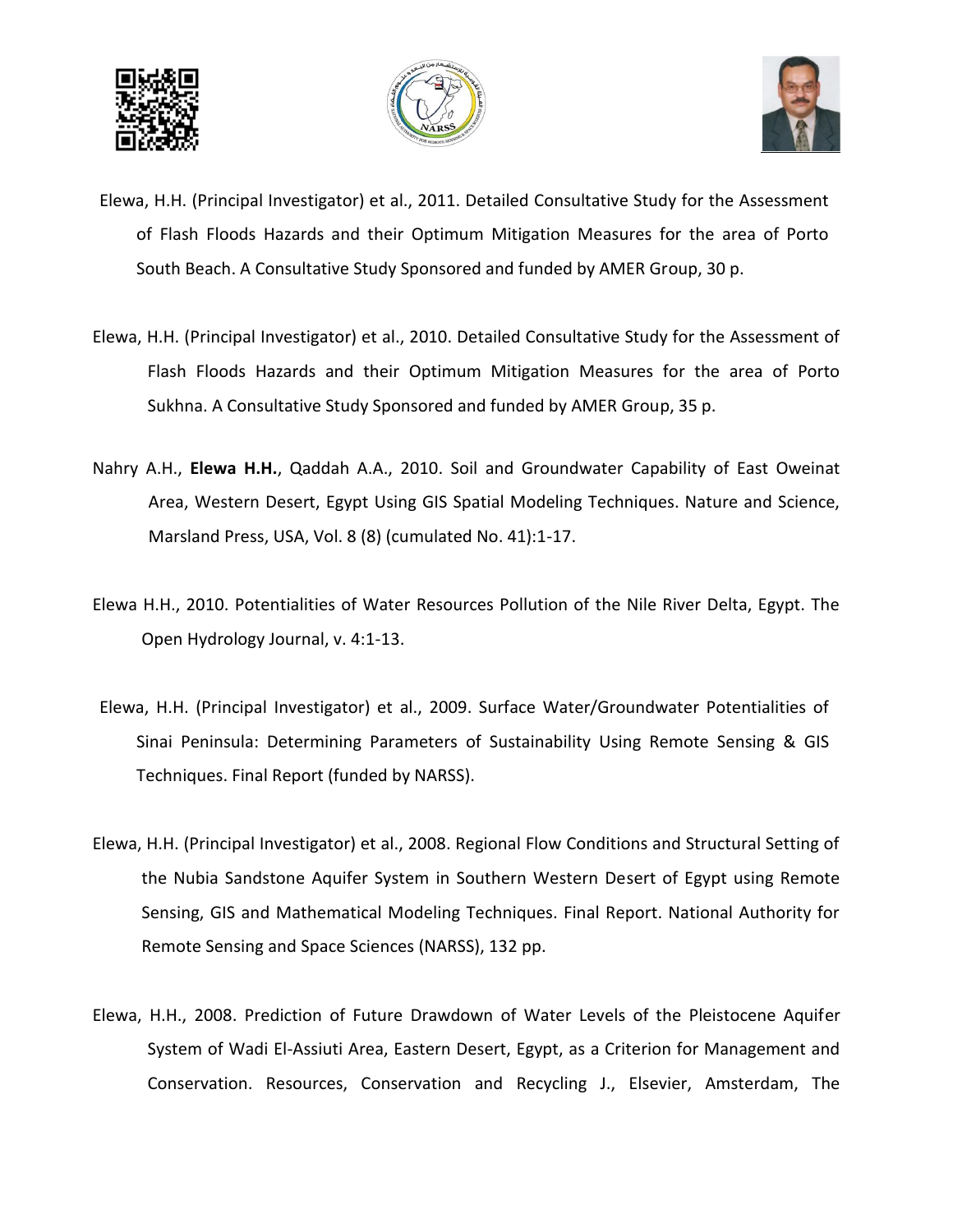





Netherlands, v. 52: pp. 1006–1014.

- **Elewa H.H.** and Nahry A.H., 2008. Hydro-environmental Status and Soil Management of the River Nile Delta, Egypt. Environ Geol (2009) v. 57:759–774, Springer Verlag, Heidelberg, Berlin
- Elewa H.H., 2007. Recent Recharges Possibilities Determination of the Pleistocene Aquifer System of Wadi El-Assiuti Basin, Egypt, using Hydrogeochemical and Environmental Isotopic Criteria. Proceedings of Int. Symposium on Managed Aquifer Recharge (ISMAR 6), pp. 626- 642, Oct. 28-Nov. 2, 2007 Phoenix, Arizona. U.S.A.
- **Elewa H.H.** and Abd El-Samie S.G., 2007. Isotopic evidence and mass balance approach for quantifying paleo-recharge condition to the Pleistocene aquifer system of Wadi El Assiuti basin, Egypt. Arab Journal of Nuclear Sciences and Applications, Vol. 40 (3): 42-54.
- Elewa, H.H. (Principal Investigator) et. al., 2007. Hydro-environmental Assessment and Control on Areas Affected by Nile Delta Hydrodynamic System. Final Report of a Research Project submitted to the National Authority for Remote Sensing and Space Sciences (NARSS), 351 pp.
- Elewa H.H. 2006., Water Resources and Geomorphological Characteristics of Tushka and West of Lake Nasser, Egypt. Hydrogeology Journal, Springer Verlag, Heidelberg, Berlin, v. 14, Issue No. 6, pp. 942-954.
- Elewa H.H., 2006., Determining Priority Areas for the Sustainable Development of Wadi El Assiuti Valley, Eastern Desert, Egypt, Using Hydrogeological, Remote Sensing and GIS Criteria. Egyptian Journal of Remote Sensing and Space Science, v. IX, pp. 79-92.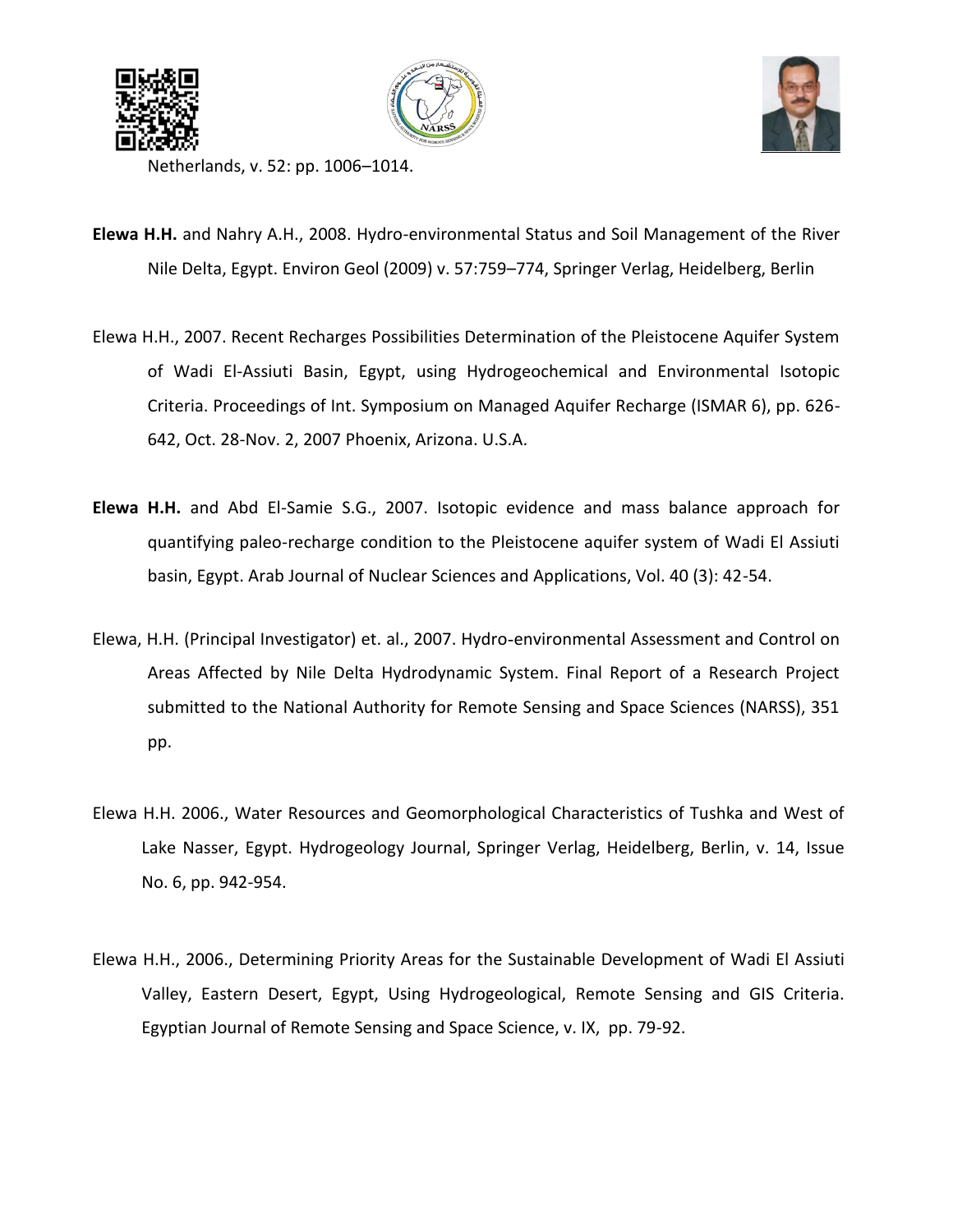





- Abdel Moneim A.A., Abu El Ella E.M., **Elewa H.H.,** Atallah M.H., 2006. Hydrogeological and Hydrochemical Assessment of the Groundwater Resources in the Area Between El-Quseir and Safaga, Eastern Desert, Egypt. Annals Geol. Surv. Egypt. V. XXIX, pp. 335-356.
- Elewa H.H. 2005. Prediction of Future Water Levels of the Pleistocene Aquifer System of WADI EL-Assiuti Area, Eastern Desert, Egypt. *Egyptian Journal of Geology, v.49, 2005:159-175.*
- Abdel Samie S. G. and **Elewa, H. H**., 2005**.** Hydrogeochemical and Environmental Isotopic Evaluation of Groundwater of the Area Located to the Northwest of the Gulf of Suez Coast, Egypt. *Egyptian Journal of Geology, v.49, 2005, p.109-131.*
- Elewa H.H. 2005, A Strategy for Optimizing Groundwater Recharging by Flood Water in the Northwestern Coastal zone of the Gulf of Suez, Egypt. Proceeding, 5<sup>th</sup> Int. Symposium on Management of Aquifer Recharge (ISMAR 5), 10-16 June, Berlin, Germany.
- **Elewa H.H.** and Fathy R.G., 2005. Recent Recharges Possibilities Determination of the Pleistocene Aquifer System of Wadi El-Assiuti Basin, Egypt, using Hydrogeochemical and Environmental Isotopic Criteria, Egypt. J. Appl. Geophysics, v. 4, No. 2, September 2005, pp. 251-267.
- **Elewa H.H.**, Abu El Ella E. M., Abdel Moneim A.A. and Atallah M.H. 2005. The Influence of the Geomorphometric Parameters and Soil Properties on the Hydrological Characteristics in the Area Between Safaga and El-Quseir, Eastern Desert. Annals Geol. Surv. Egypt. V. XXVIII, pp. 523-545.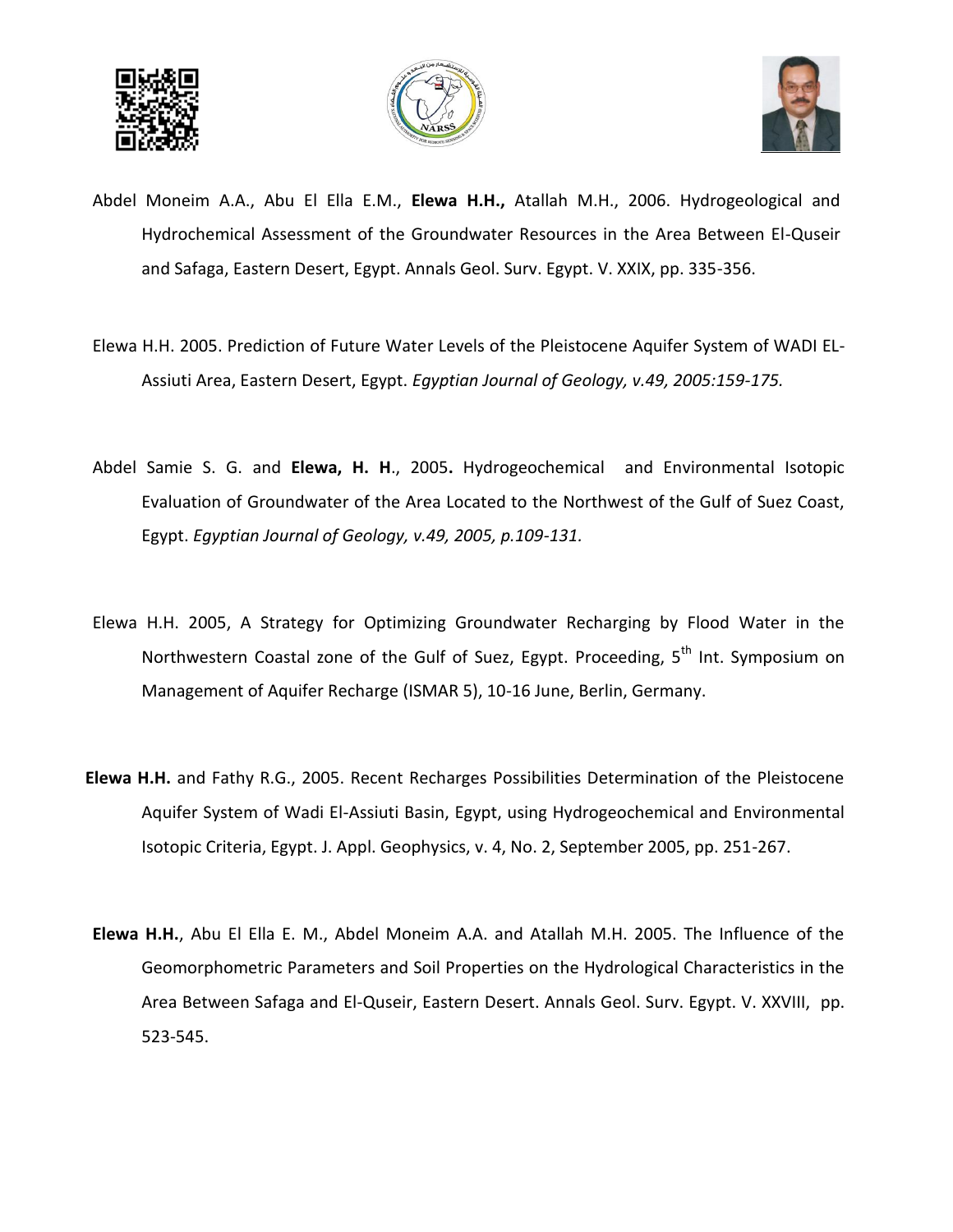





- **Elewa, H. H.**, Hassan A.Z.A. and Kotb M.M., 2005. Possibility of the Agricultural Expansion Based on Land and Water Resources Potentialities at the Southern Part of Wadi Qena, Central Eastern Desert, Egypt. Egypt. J. Soil Sci. 46 (2): (153-174).
- Elewa, H.H. (Principal Investigator) et. al., 2005. Water and Land Resources Assessment for the Eastern Fringes of Assiut District and its Adjacent Areas, Egypt, Using Geo-information Technologies. National Authority for Remote Sensing and Space Sciences (NARSS), Final Report, 250 p.
- **Elewa H.H.** et. al. 2004. WATERMED-WATerUse Efficiency in Natural Vegetation and Agricultural Areas by Remote Sensing in the MEDiterranean Basin, Contracted Report, NARSS-EUROPEAN COMISSION. 1999-2004 (Final Report, Published Online, 2004).
- Elewa, H.H. (Principal Investigator) et. al., 2004. Water resources Assessment and Future Land Use Planning of the Area Located to the Northwestern Coast of the Gulf of Suez , Egypt. National Authority for Remote Sensing and Space Sciences (NARSS), Final Report, 247 p.
- Zaghloul, E.A., **Elewa, H.H.** and others. 2004. WATERMED-WATer Use Efficiency in Natural Vegetation and Agricultural Areas by Remote Sensing in the MEDiterranean Basin, Contracted Report, NARSS-EUROPEAN COMISSION. 1999-2004 (Final Report, Published Online 2004).
- **Elewa H.H.**, Fathy R.G. and Zaghloul E.A., 2003. Potentiality of Water Resources of Halaib-Shalatin area, South Eastern Desert, Egypt.,  $2^{nd}$  Int. Symposium on Integrated Water Resources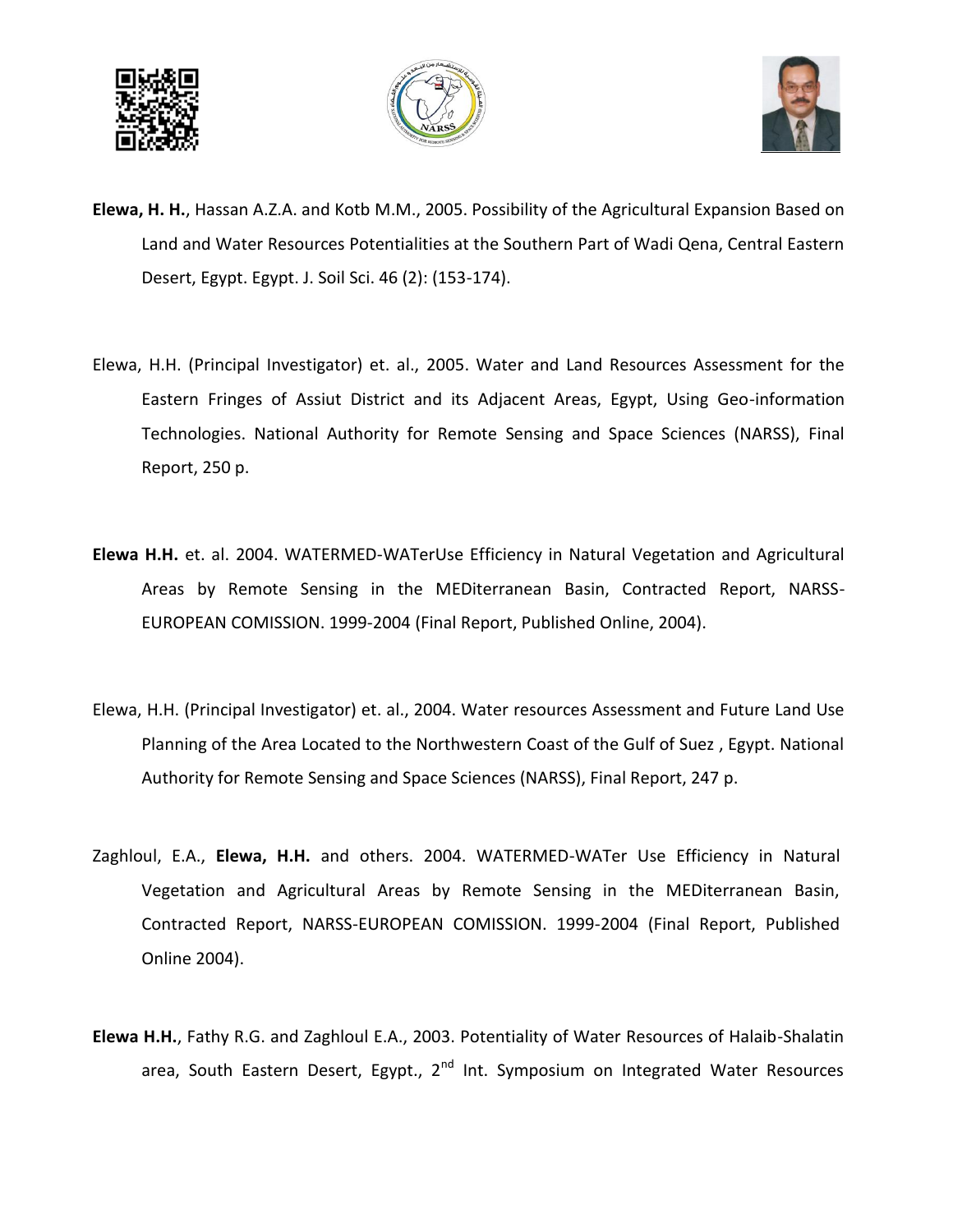





Management: Int. Assoc. of Hydrol. Sciences, ISHS, South Africa.

- Zaghloul, E.A., Yehia M.A., **Elewa H.H.**, 2003. Rock art Paintings (Rock Inscriptions) at Gebel Abraq, south Eastern Desert, Egypt. Egypt. J. of Remote Sensing & Space Sci., Cairo, Egypt. V. 6, pp. 3-18.
- **Elewa H.H.**, Zaghloul E.A. and Nour S., 2002. Assessment of Groundwater in Fissured Carbonate Aquifer System in Sinai Peninsula, Egypt,  $3<sup>rd</sup>$  Int. Symposium of Sustainable Agro-Environmental Systems: New Technologies and Applications, 26-29 Oct. 2002 (Proc.), Cairo, Egypt.
- Elewa H.H. 2002. Water Resources and Geoenvironmental Characteristics of Tushka and West Lake Nasser area, Proc. Int. Conf. Remote Sensing in Urban Areas, Istanbul, Turkey, V. II, pp. 705-713.
- Fathy, R.G. and **Elewa H. H.**, 2002. Hydrogeoelectrical Investigations Conducted at Wadi Hodein, Wadi Ibib and Wadi Serimtai Located at the Southeastern Part of Egypt, Al-Azhar Bull. Sci. Vol. 13, No. 2 (Dec.): pp. 15-38.
- Zaghloul E.A., Nassif O., **Elewa H.H.**, 2002. Surface water assessment and hydrological regions in Sinai Peninsula, Egypt, Proc. Int. Conf. Remote Sensing in Urban Areas, Istanbul, Turkey, V. II, pp. 697-704.
- **Elewa H.H.**, Fathy, R.G. and Zaghloul, E.A., 2001. Groundwater Potential of the Southern Part of Wadi Qena Basin, Eastern Desert of Egypt Using Remote Sensing Techniques. Egypt. J. of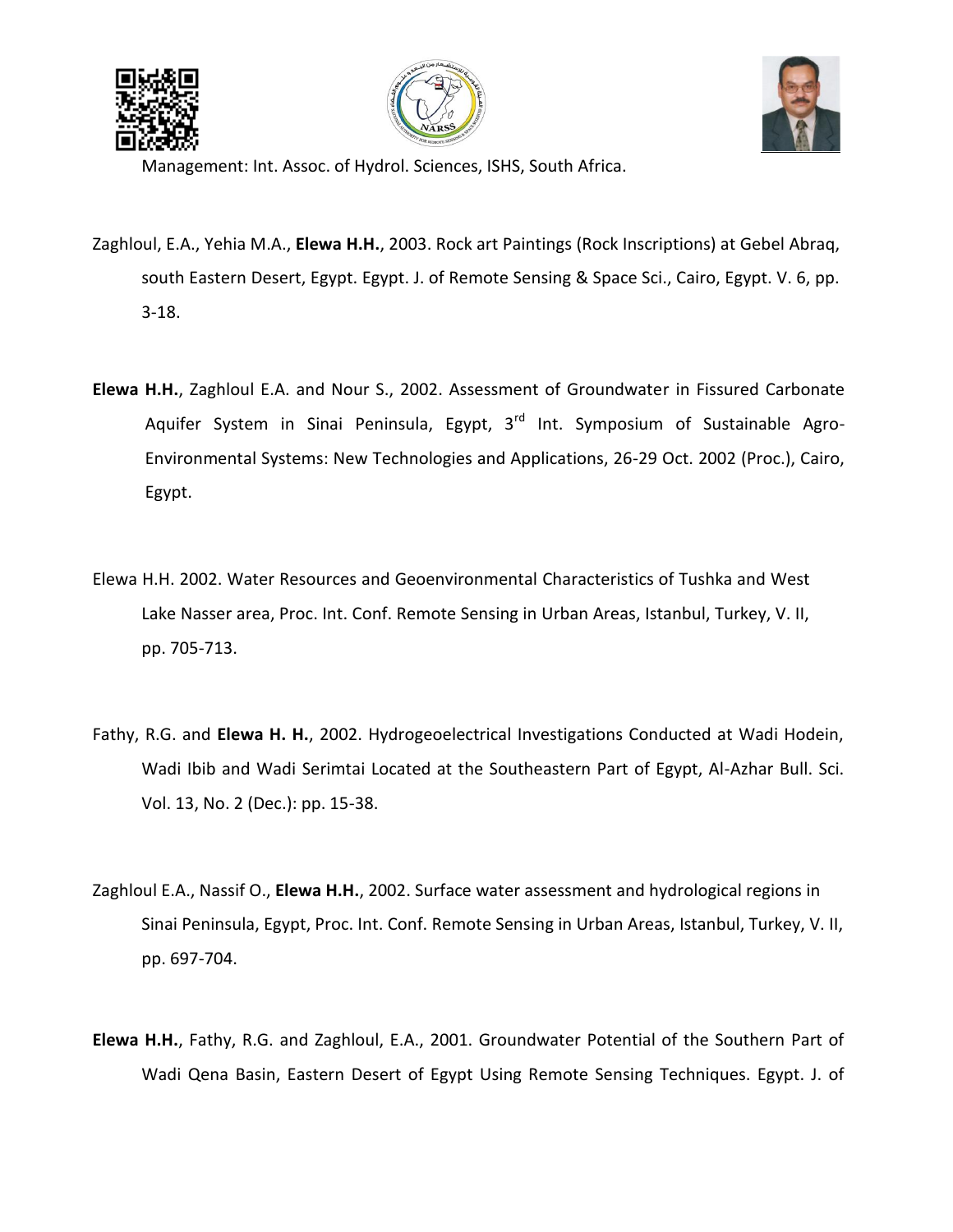





Remote Sensing & Space Sci, V. 3, pp. 135-152. 2000.

- Elewa, H.H., et al. 2002. Evaluating the Impacts of the Excessive Pumping of Groundwater in Siwa Oasis, National Authority for Remote Sensing and Space Sciences (NARSS), Final Report, 120 p.
- Elewa, H.H. et al. 2001. Water Resources and Sustainable Development in Wadi El-Qubaniya, West of Aswan, Egypt, National Authority for Remote Sensing and Space Sciences (NARSS), Final Report, 45 p.
- Elewa, H.H. 2001. Water resources capabilities in Northeast Sinai, Egypt, National Authority for Remote Sensing and Space Sciences (NARSS), Cairo, Egypt. Final Report, 67 p.
- Elewa, H.H. 2001. Intrusive Dykes and its Relation to Groundwater Occurrences in the Southeastern part of Egypt, National Authority for Remote Sensing and Space Sciences (NARSS), Final Report, 55 p.
- Elewa, H.H. 2000. Water Resources in the Area Located between Ayoun Mousa Ras Deheisa North Ras Sudr, Southwest Sinai, Egypt, National Authority for Remote Sensing and Space Sciences (NARSS), Final Report, 45 p.
- Elewa, H.H. 2001. Geoenvironmental Studies on Farafra Oasis, Western Desert, Egypt, National Authority for Remote Sensing and Space Sciences (NARSS), Final Report, 145 p.
- Elewa, H.H. et al., 2000. Water Resources and Geoenvironmental Characteristics of Tushka and West Lake Nasser area, National Authority for Remote Sensing and Space Sciences (NARSS), Cairo, Egypt. Final Report, 130 p.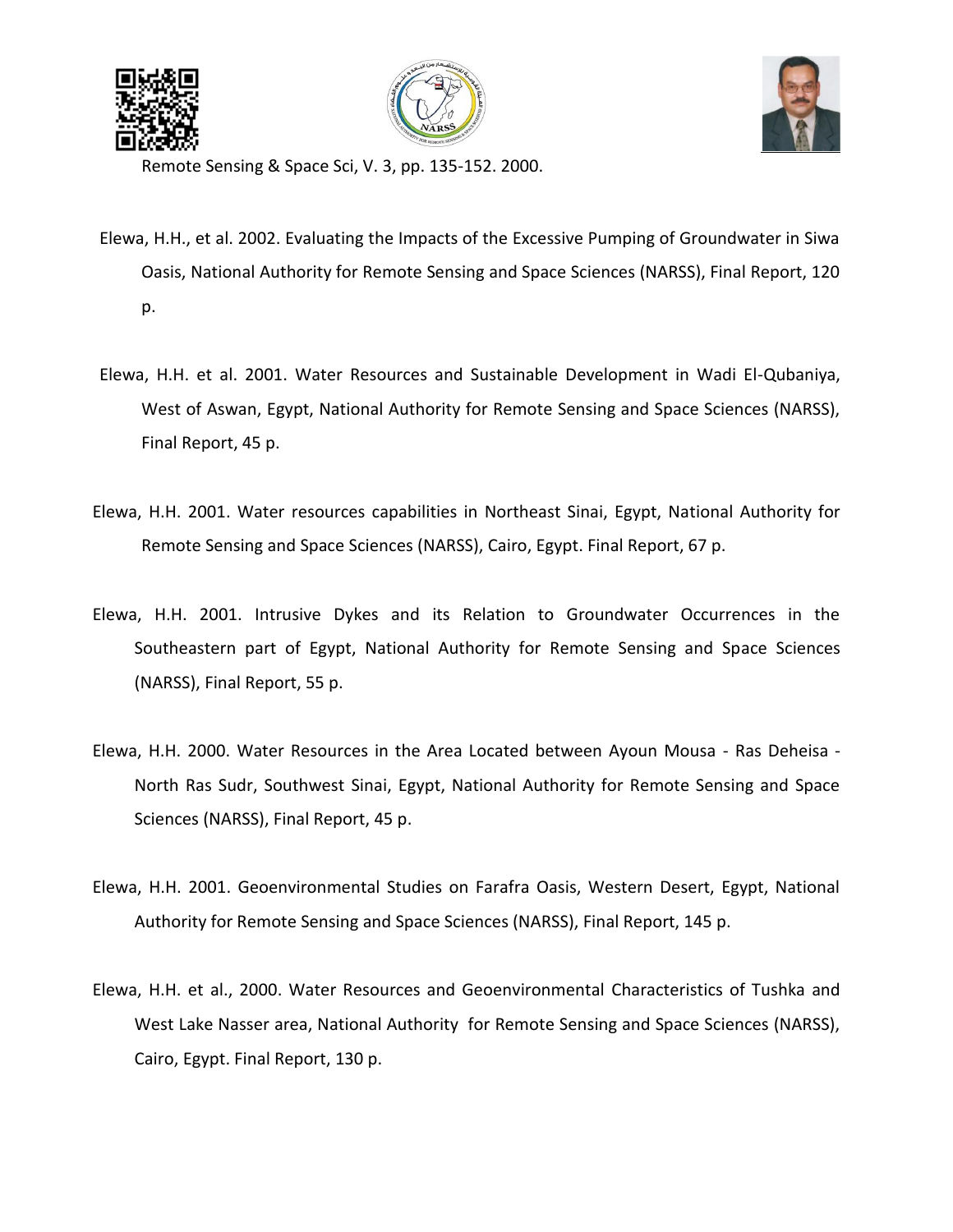





- Khalaf, F., Zaghloul, E.A. and **Elewa, H.H.**, 2000. Geoenvironmental Study of the Coastal Zone between Burullus and Port Said, Preliminary Unpublished Report, National Authority for Remote Sensing and Space Sciences (NARSS), Cairo, Egypt.
- Elewa, H.H. 1999. Exploratory Notes to Accompany the Hydrogeological Map of Halaib-Shalatin Area, National Authority for Remote Sensing and Space Sciences (NARSS), Cairo, Egypt.
- **Elewa, H.H.** and Zaghloul, E.A. 1998 to 2000. Study of the Water Resources in Halaib-Shalatin Area, National Authority for Remote Sensing and Space Sciences (NARSS), Cairo, Egypt, Final Report.
- **Elewa H.H.**, Zaghloul A., Abd El-Samie S.G., 1999. Groundwater Evolution in Halaib and Shalatin Area, South-East Egypt, as Indicated by Hydrochemistry and Environmental Isotopes. Bull. Isotope and Radiation Research (Middle Eastern Regional Radioisotope Center) V. 32, 1-11 p.

## **PROCEEDINGS (CONFERENCES ATTENDED)**

- 13<sup>th</sup> International Geological Conference (SSG 220), 3-6 March 2020, Jeddah, Saudi Arabia
- XX. International Conference on Computational Methods in Water Resources (CMWR 2014). 10<sup>th</sup> - 13<sup>th</sup> June, 2014 at the University of Stuttgart, Germany. <http://www.cmwrconference.org/>
- 3<sup>rd</sup> International Interdisciplinary Conference on Predictions for Hydrology, Ecology, and Water Resources Management: Water Resources and Changing Global Environment (HydroPredict 2012). 24-27 September 2012, Vienna, Austria.<http://web.natur.cuni.cz/hydropredict2012/>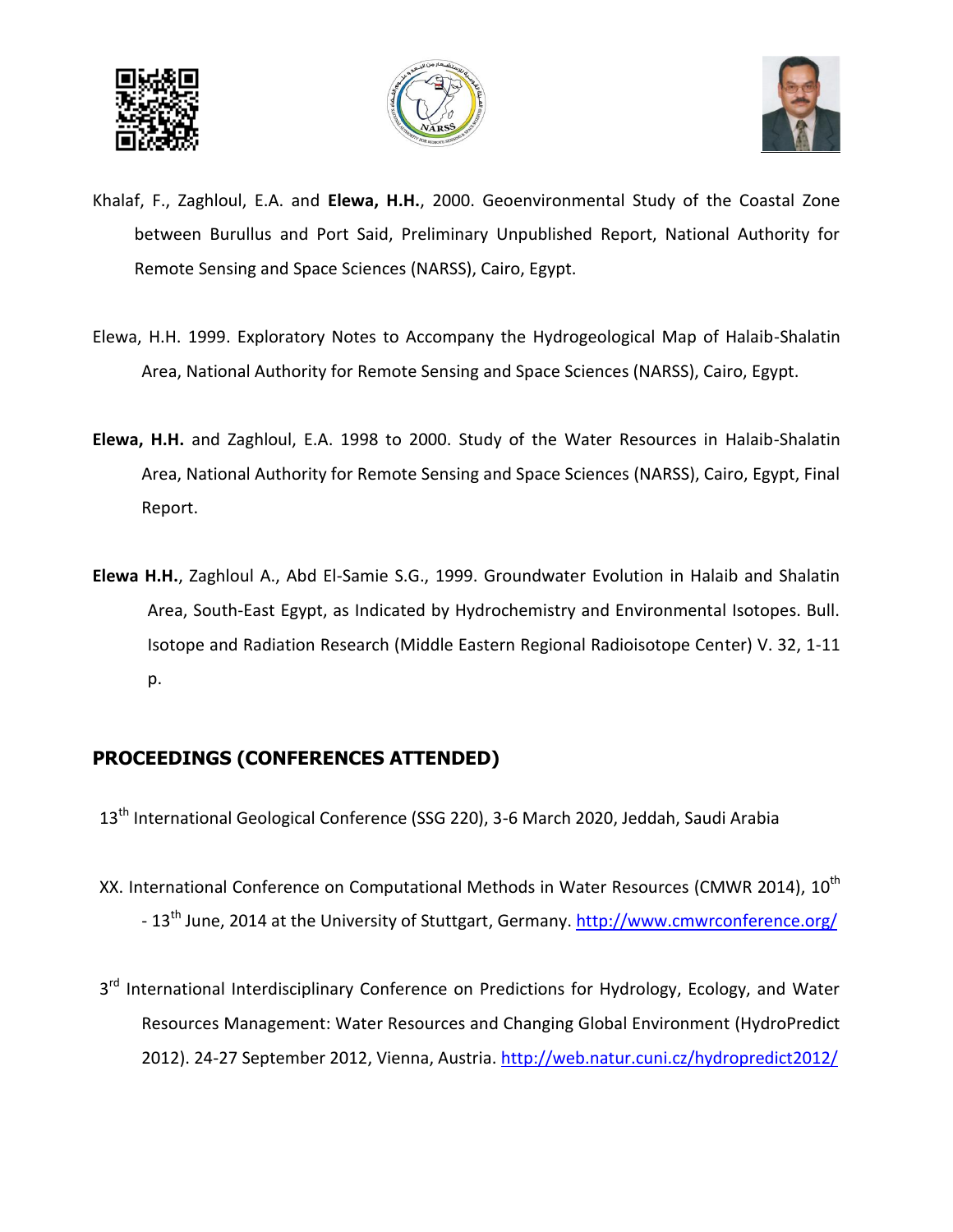





International Conference on Water Environment and Resources: Water and Environment in a Changing World. 20-24 November 2011, Marrakesh, Morocco. Email: [info@giweh.ch.](mailto:info@giweh.ch) , [www.giweh.ch.](http://www.giweh.ch/)

- 6<sup>th</sup> Dubrovnik Conference on Sustainable Development of Energy Water and Environment Systems (SDEWES-2011), September 25-29, 2011, Dubrovnik, Croatia. <http://www.dubrovnik2011.sdewes.org/>
- The 7<sup>th</sup> Annual International Symposium on Managed Aquifer Recharge (ISMAR7). Abu Dhabi, 9-13 October 2010, [www.ismar7.org.](http://www.ismar7.org/)
- XVIII International Conference on Computational Methods in Water Resources (CMWR2010). June 21-24, 2010, Barcelona, Spain[, http://www.congress.cimne.com/CMW2010.](http://www.congress.cimne.com/CMW2010)
- 5<sup>th</sup> Congress of Scientific Research Outlook in the Arab World; Scientific Innovation & Sustained Development. 25-30 October 2008 – Fez, Morocco[. http://www.astf.net/sro/sro5](http://www.astf.net/sro/sro5)
- International Interdisciplinary Conference on Predictions for Hydrology, Ecology and Water Resources Management Using Data and Models to Benefit Society. Prague, Czech Republic, 15-18 September 2008.
- 6<sup>th</sup> International Symposium on Managed Aquifer Recharge (ISMAR 6), Oct. 28 Nov. 2, 2007, Phoenix, Arizona. U.S.A[. http://www.ismar7.org/event-background.php](http://www.ismar7.org/event-background.php)
- International Conference on Climatic Changes and their Impacts on Coastal Zones and River Deltas: Vulnerability Mitigation and Adaptation, April 23-25,2007, Alexandria, Egypt. **<http://www.ccie.eg.net/index.html>**